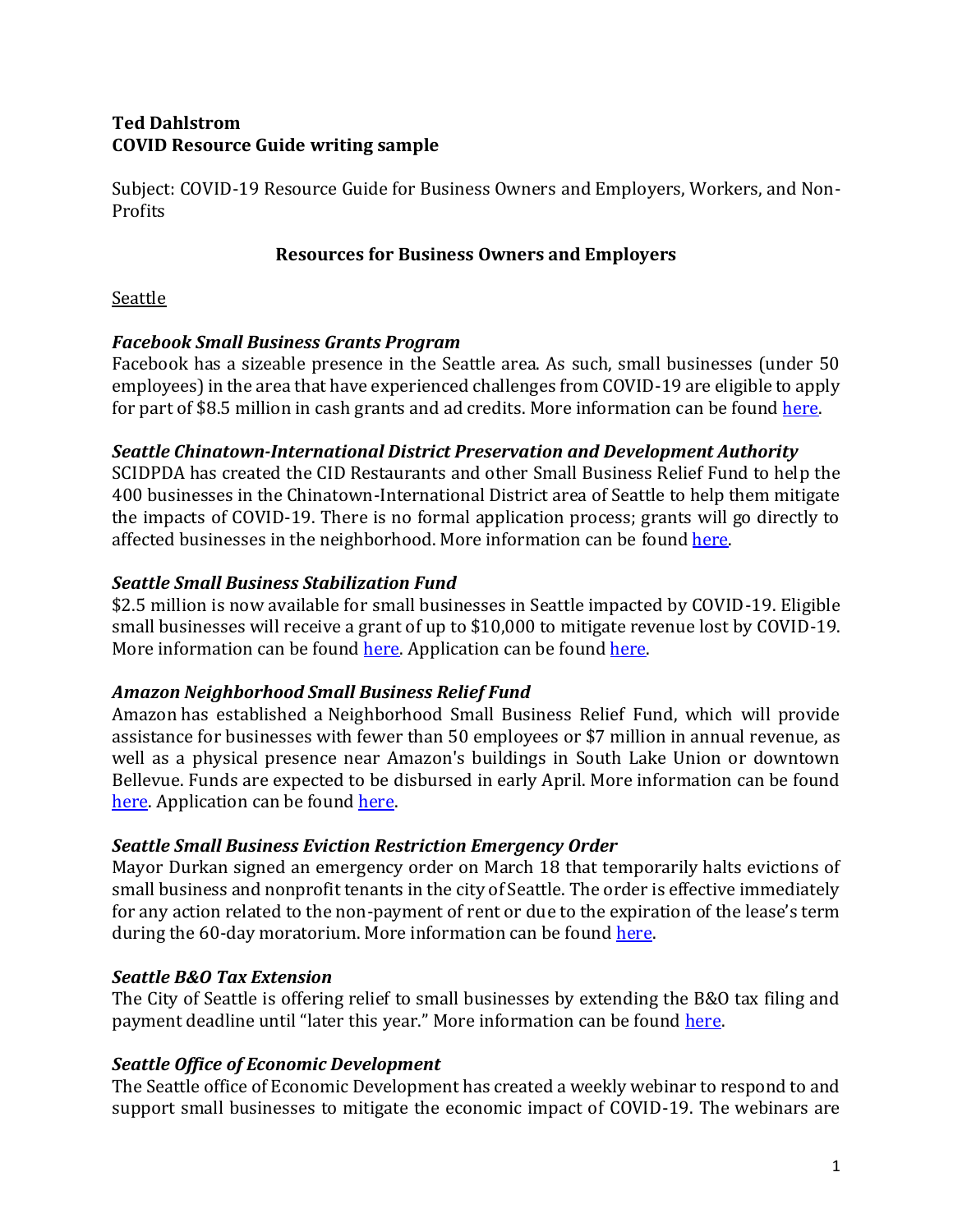every Wednesday from 11:00 a.m. to Noon. Information on the weekly webinar can be found [here.](https://register.gotowebinar.com/rt/6719471105046052620) Archived webinars can be found [here.](https://bottomline.seattle.gov/)

### Puget Sound

### *City of Tacoma COVID-19 Stabilization Loan*

The City of Tacoma has created a COVID-19 Stabilization Loan program to provide loans of up to \$15,000 that require no repayment for a year. Small businesses with 10 or fewer employees who have a physical establishment with Tacoma city limits and have been affected by COVID-19 are eligible to apply. The funds can be used for any business purpose. More information can be foun[d here.](https://makeittacoma.com/business-employer-resources-for-covid-19-response-2-2/financial-support/faqs-city-of-tacoma-covid-19-stabilization-loan/) Application can be found [here.](https://makeittacoma.com/business-employer-resources-for-covid-19-response-2-2/financial-support/covid-19-stabilization-loan-pre-application/) 

### *Seattle Metropolitan Chamber of Commerce*

The Seattle Metropolitan Chamber of Commerce created the Keep Workers Healthy and Safe Fund to provide immediate cash relief for small businesses in King, Pierce, and Snohomish Counties to invest in the health and safety of their workers. The Fund is designed to help employers continue to provide uninterrupted medical insurance for their employees and keep employees safe by offsetting the costs of additional sanitation and safety supplies. The Fund is no longer accepting applications, but if more funding is received the application process will be reopened. Should that happen, this page will be updated. More information can be found [here.](https://www.keepworkershealthyandsafe.com/) Those wishing to donate to the Fund can do so [here.](https://www.keepworkershealthyandsafe.com/donate)

### *Pierce County*

Small businesses in unincorporated Pierce County who have experienced significant economic injury as a direct result of COVID-19 may apply for the Emergency Small Business Relief Loan Program if they: 1. Are physically located in unincorporated Pierce County; 2. Have 10 or fewer employees, including the owner; 3. Have been in operation for one or more years; and 4. Can demonstrate at least a 25% reduction in revenues attributable to COVID-19. Loan amounts up to \$10,000 will be awarded, based on number of employees. More information can be found [here.](https://www.cognitoforms.com/PierceCounty2/PierceCountyCOVID19SmallBusinessReliefLoanProgramApplication) Application can be found here.

## *City of Lacey*

The City of Lacey is in the process of approving \$1 million for small business grants for businesses affected by the virus. To qualify for the grants, businesses must operate in the city of Lacey, have a business license and have been in business before March 1. More information can be found [here](https://www.theolympian.com/news/local/article241361116.html). Businesses are asked to fill out an "economic injury form," which can be found here.

## *SCORE*

Small business owners can benefit from the experience of people who have been through difficult times. The Seattle chapter of SCORE provides business mentorship free of charge for business owners throughout the Puget Sound region. More information can be found [here.](https://seattle.score.org/content/find-mentor-289)

Spokane

## *Greater Spokane Inc.*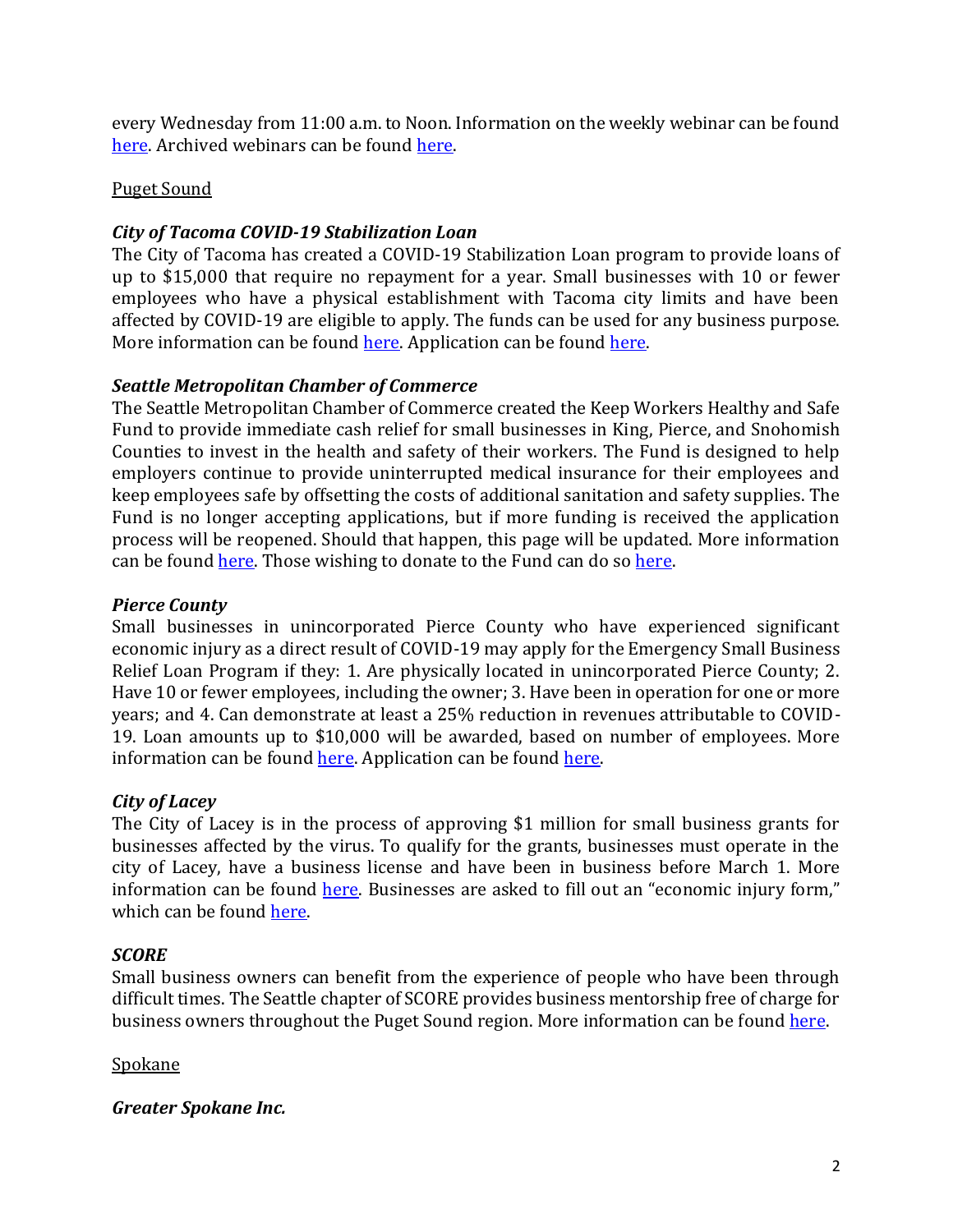Greater Spokane Inc. has a great deal of resources for businesses dealing with COVID-19, including information on applying for **[SBA disaster loans](https://greaterspokane.org/covid-19-small-business-resources/)** and a [free webinar](https://web.greaterspokane.org/events/BizStreet-COVID-19-in-the-Workplace-Employer-Law-Q-A-2935/details) on key employment law issues related to COVID-19. Additionally, GSI has taken the lead on putting together a Regional Business Impact Survey that aims to quantify the regional impact on Spokane-area businesses. This survey is very important to local business leaders and elected officials. All Spokane-area business owners are strongly encouraged to take the survey, which can be found here.

### *City of Spokane*

The City of Spokane has a resource page on its website that details available resources for Spokane-area small business owners affected by COVID-19. An Economic Development Specialist is also available to answer questions by phone or email. More information can be foun[d here.](https://my.spokanecity.org/economicdevelopment/small-business-resources/)

#### Bellingham

### *Western Washington University*

Western Washington University's Small Business Development Center (SBDC) has business continuity resources and information to help the region's small business community. The SBDC website has suggestions for how to navigate a small business through this unprecedented time. More information can be found [here.](https://sbdc.wwu.edu/business-continuity-resources) Local business owners can register as a new SBDC client [here.](https://wsbdc.ecenterdirect.com/signup) A one-page COVID-19 Business Triage guide can be found [here.](https://sbdc.wwu.edu/sites/sbdcprod7x1302.wwu.edu/files/Business%20Triage%20Action%20Items.pdf) 

#### Southwest Washington

#### *Workforce Southwest Washington*

Workforce Southwest Washington and its partners have compiled a list of resources to help businesses and individuals quickly find the help they need. It will be regularly updated. Additionally, the WSW Director of Business Services is available by email or phone to answer questions. More information can be found [here.](https://workforcesw.org/covid-19-business-resources)

#### *Columbia River Economic Development Council*

CREDC is seeking feedback on the extent to which COVID-19 is impacting companies and the broader economy in Clark County and Southwest Washington. The feedback will be communicated with public officials to ensure visibility on the extent of the current and projected impacts, and of additional policy remedies that could align to help affected companies recover more quickly. Business owners in Clark County and Southwest Washington are encouraged to fill out the survey, which can be found [here.](https://www.surveymonkey.com/r/JP32QCB)

#### Washington State

#### *Working Washington Small Business Emergency Grant*

Governor Inslee recently announced the creation of a \$5 million emergency grant program administered by the Department of Commerce. Businesses with up to 10 full-time employees may apply for a one-time grant of up to \$10,000. Eligible small businesses will submit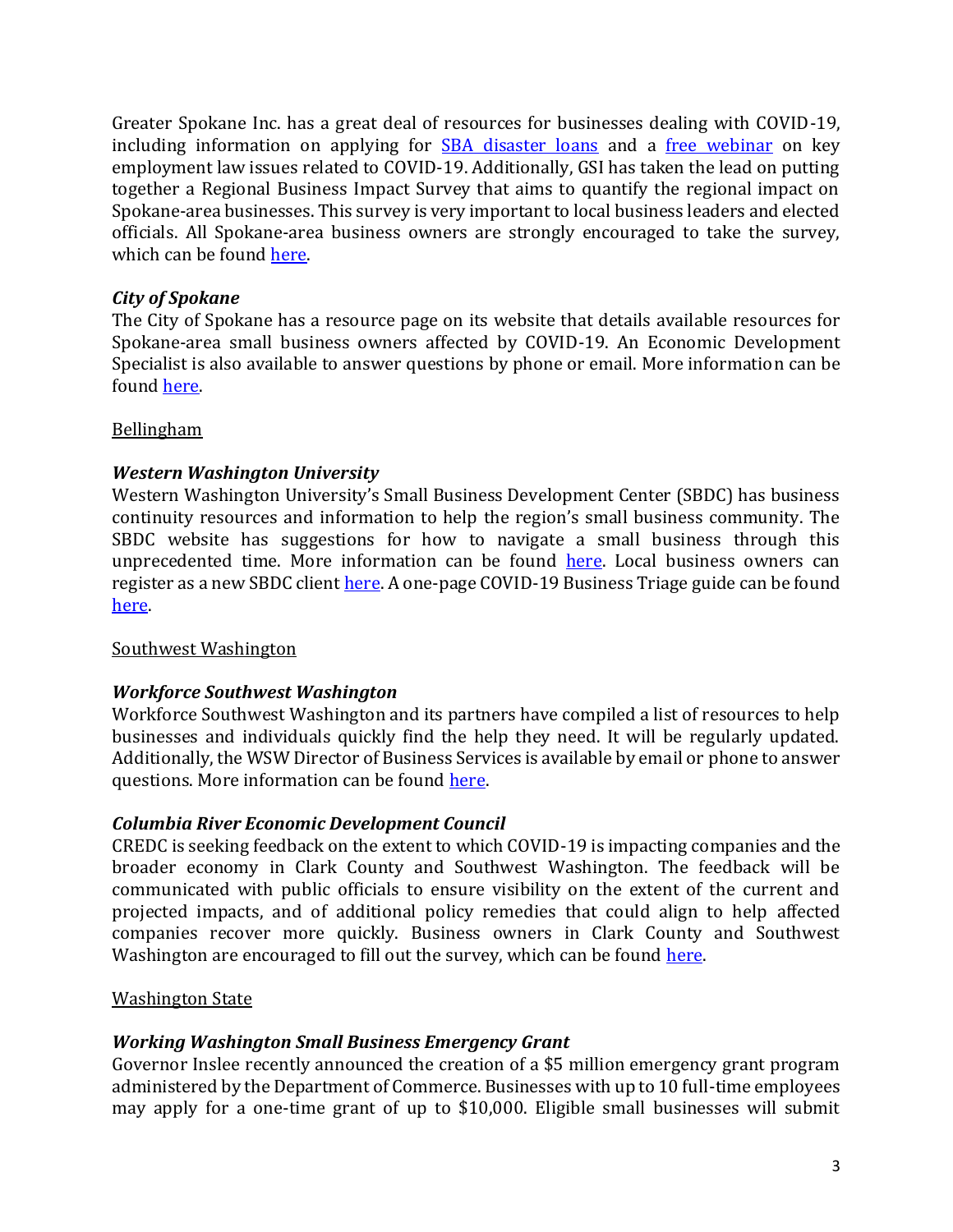applications through their local county/regional economic development organizations. More information can be found [here.](http://startup.choosewashingtonstate.com/covid-grants/) Application can be foun[d here.](http://startup.choosewashingtonstate.com/wp-content/uploads/2020/04/4-2020-WWSB-Grant-Application-final.pdf)

### *Small Business Administration*

The federal Small Business Administration (SBA) may be able to provide assistance to Washington businesses through the Economic Injury Disaster Loans program. Congress approved up to \$7 billion in low-interest disaster loans specifically to assist small businesses impacted by COVID-19. These loans can help small businesses meet financial obligations and cover operating expenses. More information can be found [here.](https://disasterloan.sba.gov/ela/Information/ApplyOnline?utm_medium=email&utm_source=govdelivery) Application can be found [here.](https://disasterloan.sba.gov/ela/Account/Login) 

### *Association of Washington Business (AWB)*

AWB is hosting a webinar on the business impact of COVID-19 every Monday at 10 a.m. Register for the webinars [here.](https://www.awb.org/events/?cid=741) AWB also has a regularly updated list of resources for employers impacted by the virus that is broken down into several categories. The resource list can be foun[d here.](https://www.awb.org/covid-19-resources)

### *Washington State Office of the Insurance Commissioner*

For business owners to be covered against any losses due to a communicable disease, such as coronavirus, they would need to have already purchased an insurance policy with communicable disease loss coverage included. At this time it might not be possible to buy such a policy. The Office of the Commissioner recommends contacting your insurance agent for further assistance. More information can be found [here.](https://www.insurance.wa.gov/coronavirus-insurance-information-businesses)

#### *Washington State Department of Revenue*

The Washington State Department of Revenue has authorized extensions for state B & O tax, real estate excise tax, and other taxes administered by Revenue. Business owners will now have an extra 30 days for quarterly and annual filers and 60 days for monthly filers. Penalties for late renewals will be waived and Revenue will be flexible in scheduling audits, including delaying audits for small businesses for 60 days. These actions are in effect during the state of emergency declared by the Governor. Additional information can be found [here.](https://dor.wa.gov/about/business-relief-during-covid-19-pandemic)

#### *Washington Procurement Technical Assistance Center (PTAC)*

Washington PTAC provides assistance for contractors dealing with the impacts of COVID-19 who have government contracts. Four steps PTAC recommend contractors take to protect their business include: 1. Reading the contract; 2. Reviewing recordkeeping processes and track impacts from COVID-19; 3. Notifying the owner as soon as possible; and 4. Being prepared by developing a plan to secure the site and communicating with subcontractors and vendors. More information can be found [here.](https://mailchi.mp/washingtonptac/november-p-talk-bid-opportunities-news-upcoming-events-1147057)

#### *Business Impact Northwest*

Business Impact Northwest provides low-interest loans to community-based nonprofits and small businesses, with more flexible criteria than traditional financial institutions. The website does not specify if these loans can apply to COVID-19-related expenses. Application can be found [here.](https://businessimpactnw.org/loan/apply/) Additionally, an excellent list of COVID-19 resources for business owners can be found [here.](https://businessimpactnw.org/resources/)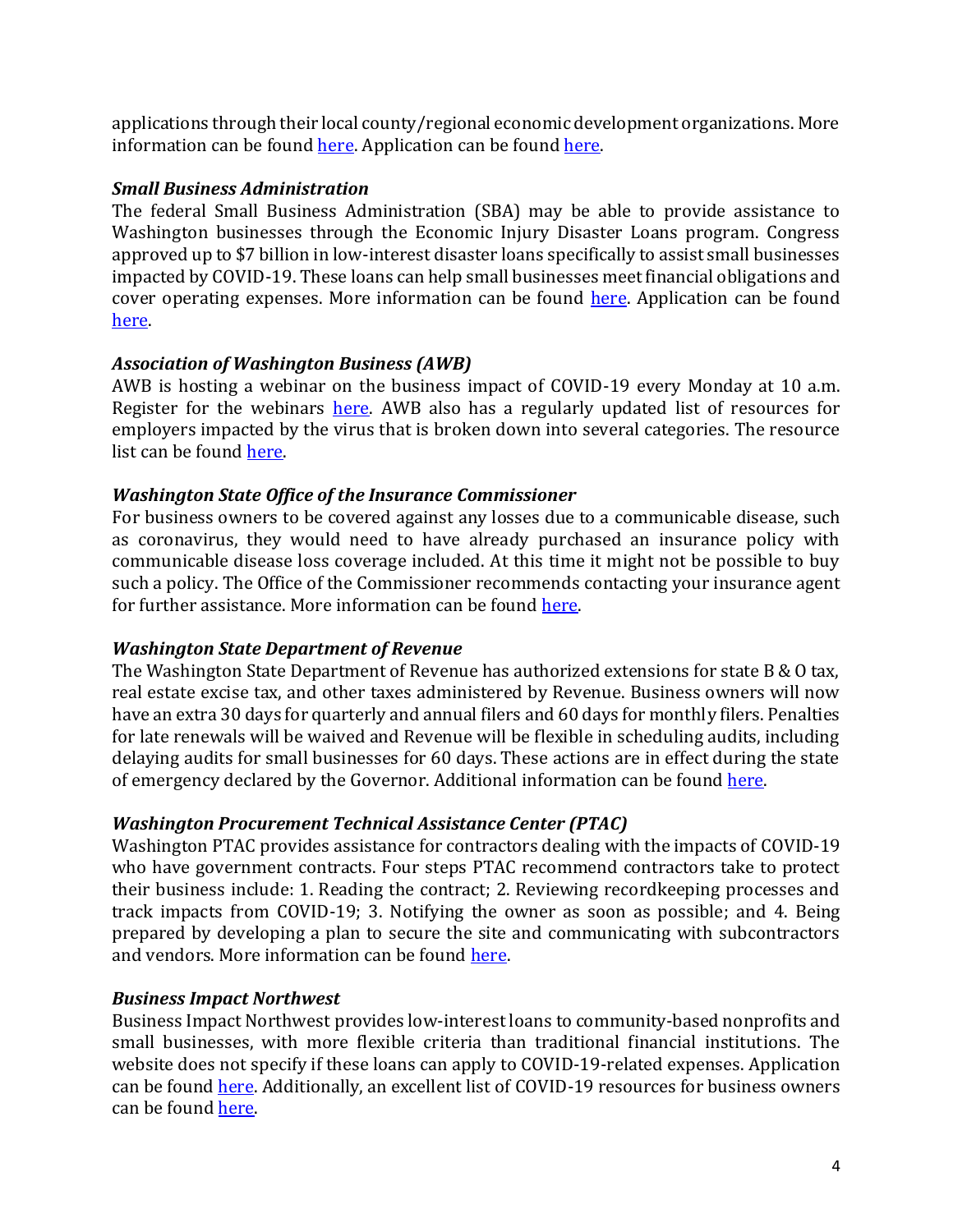## *Washington Department of Commerce Office of Economic Development and Competitiveness*

The Commerce Department has an export assistance team that helps businesses statewide increase their exports and sales overseas. The team can help companies identify alternative markets and provide firms with STEP vouchers to defray the costs of certain business expenses. More information can be found [here.](https://www.commerce.wa.gov/promoting-washington-state/export-assistance/)

#### *Washington Small Business Development Center (SBDC)*

The Washington SBDC is offering business resiliency webinars and also provides information on disaster preparedness and recovery. More information can be found [here.](https://wsbdc.org/protect-your-business/)

#### *Small Business Administration Export Working Capital Program*

The SBA Export Working Capital program can help small businesses obtain working capital advances from lenders on export orders, receivables, or letters of credit. Senior International Credit Officers can work directly with an impacted company to explain the program and application process. More information can be found [here.](https://www.sba.gov/content/financing-your-small-business-exports-foreign-investments-or-projects-0)

Federal

#### *Moss Adams*

Moss Adams is a Northwest-based accounting firm that advises organizations of all sizes. The company recently put together guides for small business owners, taxpayers, and Washington-specific programs. These high-level resource guides are useful for exploring the more technical aspects of federal-and state-level assistance initiatives. More information can be found here for [business owners,](https://www.mossadams.com/articles/2020/03/cares-act-covid-19-tax-relief-for-businesses) [individual taxpayers,](https://www.mossadams.com/articles/2020/03/cares-act-covid-19-relief-for-individuals) and [businesses based in](https://www.mossadams.com/articles/2020/03/covid-19-relief-for-washington-businesses)  [Washington](https://www.mossadams.com/articles/2020/03/covid-19-relief-for-washington-businesses) state.

#### *U.S. Chamber of Commerce*

The U.S. Chamber of Commerce has put together a Coronavirus Emergency Loans Small Business Guide and Checklist to help small business owners understand the provision of the recently passed CARES Act that is designed to help keep workers employed during the current economic downturn. Known as the Paycheck Protection Program, the initiative provides 100% federally guaranteed loans to small businesses. These loans may be forgiven if small business borrowers maintain their payrolls during the crisis or restore their payrolls afterward. More information can be found [here.](https://www.uschamber.com/sites/default/files/023595_comm_corona_virus_smallbiz_loan_final.pdf) 

#### *United States Senate Committee on Small Business and Entrepreneurship*

The Senate Small Business Committee created the Small Business Owner's Guide to the CARES Act. The programs and initiatives in the CARES Act that was signed into law on March 27 are intended to assist business owners with their immediate needs. This guide provides information about the major programs and initiatives that will soon be available from the Small Business Administration (SBA). More information can be found [here.](https://www.cantwell.senate.gov/imo/media/doc/Small%20Business%20Owners%20Guide%20to%20the%20CARES%20Act%20final.pdf)

#### *Small Business Administration*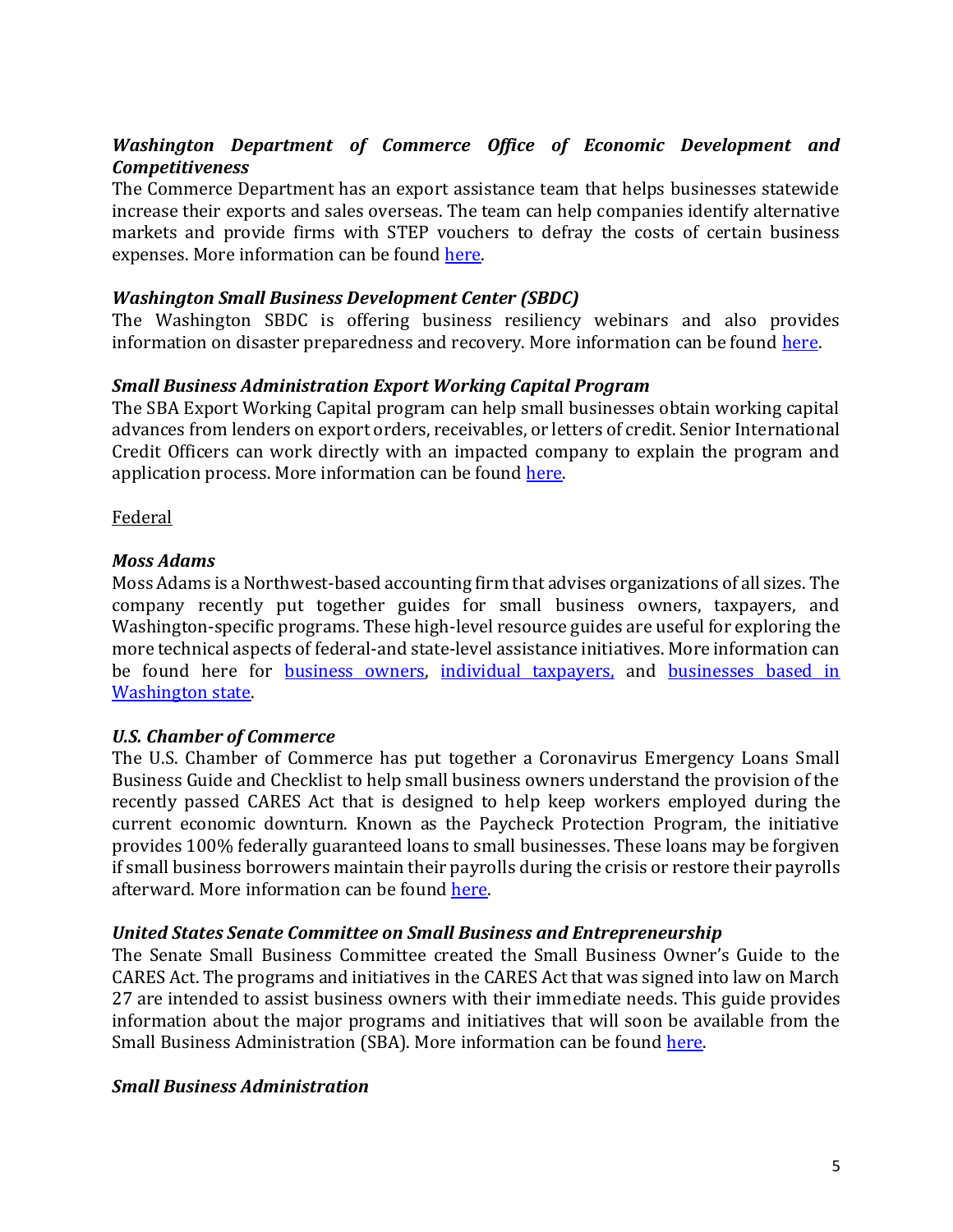The Small Business Administration (SBA) is the federal agency in charge of helping small business owners through this difficult time. Here are four SBA programs designed to directly address the needs of business owners and employers:

- **Paycheck Protection Program** Capital to cover the cost of retaining employees. More information can be foun[d here.](https://www.sba.gov/funding-programs/loans/paycheck-protection-program-ppp)
- **Emergency Economic Injury Grant** A quick infusion of cash to cover immediate expenses. More information can be found [here.](https://covid19relief.sba.gov/#/) Application can be found here.
- **Small Business Debt Relief Program** Keeping up with payments on current and potential SBA loans. More information can be found [here.](https://www.sba.gov/funding-programs/loans)
- **SBA Resource Partners** Free counseling to help navigate this uncertain time. More information can be found [here.](https://www.sba.gov/brand/assets/sba/resource-partners/SBA-ResourcePartnerNetwork-508_MCS0090.pdf)

## **Resources for Workers**

Seattle

## *United Way of King County*

United Way of King County has put together an extensive resource list for workers impacted by COVID-19. The list includes reliable information about rental and utilities assistance, unemployment services, job opportunities, social services, and services for students. The resource list is also available in about a dozen different languages. More information can be foun[d here.](https://www.uwkc.org/need-help/covid-19-resources/)

## *City of Seattle Office of Economic Development*

The Office of Economic Development has taken the lead on collecting information on the effects of COVID-19 on businesses, nonprofits, arts, and workers in the Seattle region. The website includes information on unemployment benefits and sick leave, emergency food vouchers, relief for utility payments, and the temporary moratorium halting residential evictions. More information can be found here.

#### Puget Sound

## *King County Emergency Food Access Resources*

King County Department of Public Health has put together a webpage with information about food access programs and services to help support King County residents who are experiencing food insecurity. The resource list includes information on food delivery and pick-up along with programs for children, pregnant people, people experiencing homelessness, and legal immigrants. More information can be found [here.](http://www.kingcounty.gov/covid/emergency-food)

#### *The Plate Fund*

Former Starbucks Chairman Howard Schultz teamed up with the Seattle Foundation to create The Plate Fund, which will provide immediate one-time \$500 cash payments to outof-work restaurant staff in King County. The Fund prioritizes the most vulnerable in the restaurant industry so they can afford essential food and medicine. More information can be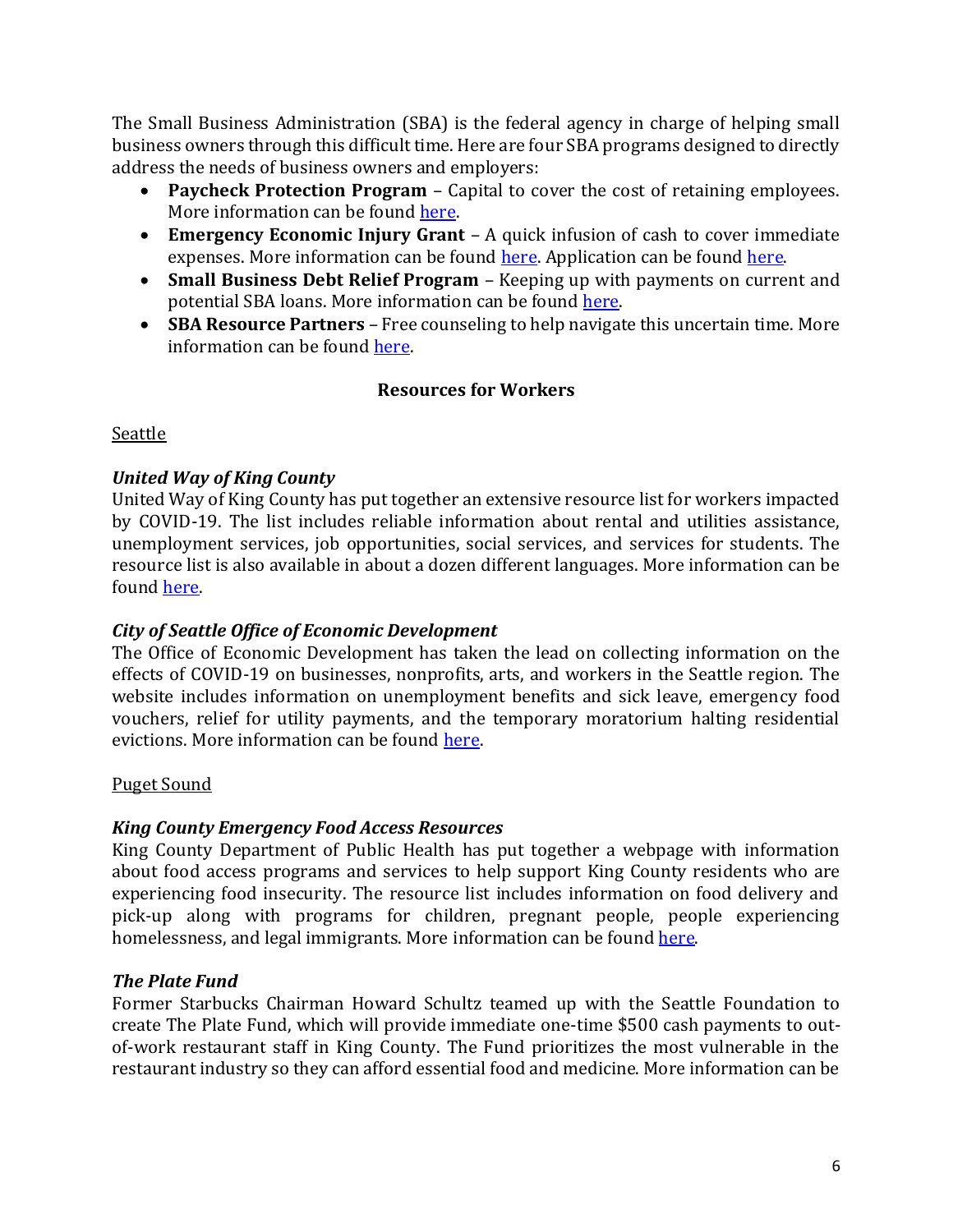foun[d here.](https://www.theplatefund.com/) Those interested in donating to the Fund can do so [here.](https://connect.clickandpledge.com/w/Form/89595d84-1566-4aa4-9298-afce0f2fb233) Application can be found [here.](https://www.theplatefund.com/apply)

### *King County Council*

Information provided by the King County Council on how to apply for unemployment benefits can be found [here.](https://kingcounty.gov/~/media/Council/documents/2020/UnemploymentBenefits-COVID19-3,-d-,16,-d-,20.ashx?la=en) 

### Spokane

### *Spokane Regional Health District*

The Spokane Regional Health District is coordinating COVID-19-related public health outreach efforts in the Spokane area. Its website has a great deal of information on prevention recommendations, fact sheets, government information, and news updates on the virus' impact on the Spokane area. More information can be found [here.](https://srhd.org/covid19)

#### Southwest Washington

#### *Workforce Southwest Washington*

In addition to resources for employers, Workforce Southwest Washington also has a list of state-level resources on its website for individuals seeking job search assistance and training support. More information can be found [here.](https://workforcesw.org/covid-19-resources-for-individuals)

#### Washington State

#### *Washington Food Fund*

Governor Inslee recently announced the creation of the Washington Food Fund, a coordinated, statewide food relief fund that will help those in need throughout Washington. The Fund will be administered by Philanthropy Northwest, a network of philanthropic organizations committed to helping communities across the Northwest. Donations to the Fund will be directed to three organizations that deliver food to every food bank across Washington: Food Lifeline, Northwest Harvest, and Second Harvest. More information can be foun[d here.](https://medium.com/wagovernor/inslee-leading-nonprofits-launch-fund-for-states-food-banks-as-supply-levels-drop-1dacbb05fcb7) Those interested in donating to the Fund can do so [here.](https://philanthropynw.org/wa-food-fund)

#### *Washington State Economic Security Department (ESD)*

The Washington State ESD has adopted a series of emergency rules to relieve the burden of temporary layoffs, isolation, and quarantine for workers and businesses. These rules include extending deadlines, eliminating the one-week waiting period for benefits, and relaxing requirements for part-time employees to receive unemployment benefits. More information, including a scenarios and benefits comparison guide and a Q and A, can be found [here.](https://esd.wa.gov/newsroom/covid-19#reduction-in-staff)

#### *ESD Application Portals*

SharedWork Program application for benefits can be found [here](https://www.esd.wa.gov/SharedWork/apply) Application for Unemployment Benefits can be found [here](https://secure.esd.wa.gov/home/)

#### *Washington State Department of Financial Institutions (DFI)*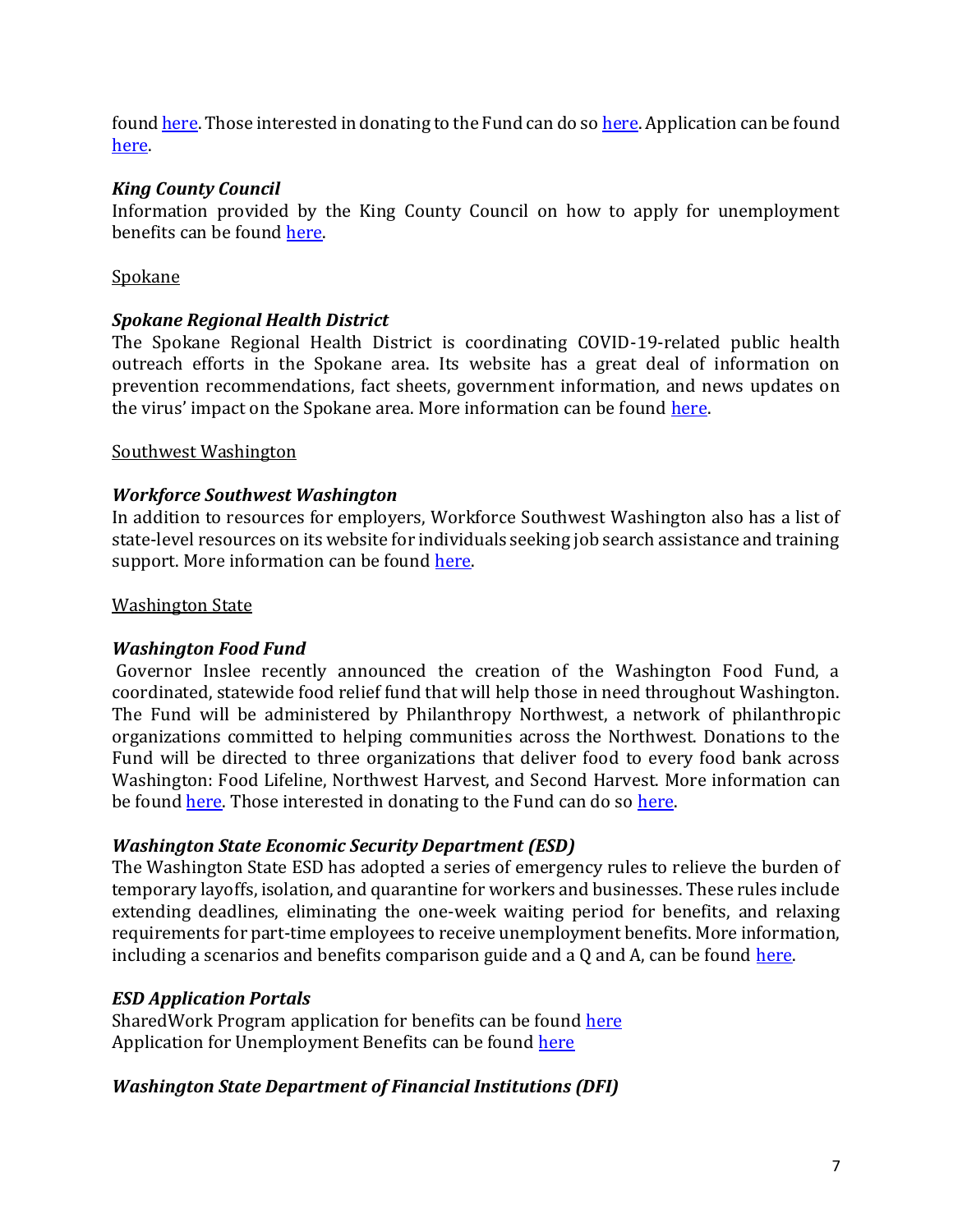The Washington State DFI has developed a list of financial resources for Washington consumers impacted by COVID-19. Information on the status of our financial institutions along with hardship programs for credit card, rent, mortgage, student loan, and utility payments. More information can be found [here.](https://dfi.wa.gov/coronavirus-financial-resources)

# *Washington Health Plan Finder*

A special enrollment period is now available through May 8, 2020 to qualified individuals who lose their employer-provided health insurance. Those who are currently uninsured should contact a Navigator for help filling out an application and selecting a plan. More information on enrollment can be foun[d here.](https://www.wahealthplanfinder.org/_content/find-expert-advice.html) Contact information for Navigators across the state can be found [here.](https://www.wahealthplanfinder.org/HBEWeb/Annon_DisplayBrokerNavigatorSearch.action?brokerNavigator=NAV&request_locale=en)

# *Washington State Department of Labor & Industries*

The Department of Labor & Industries is in charge of administering the state paid sick leave program. They have put together a Q and A page about employee and employer rights related to sick leave for COVID-19. More information can be foun[d here.](https://lni.wa.gov/agency/outreach/paid-sick-leave-and-coronavirus-covid-19-common-questions)

# *Washington State Labor Council*

The Washington State Labor Council has put together a list of resources for workers affected by COVID-19. More information can be found [here.](https://www.wslc.org/covid-19/) The Council has also formed the Foundation for Working Families, a nonprofit designed to assist union families in need. Union members and their families can apply for assistance [here.](https://www.thestand.org/wp-content/uploads/2020/03/FFWF-Hardship-Request-NEW.pdf)

# *Washington Paid Family and Medical Leave Program*

As of now, quarantine as well as school closures and childcare closures are not qualifying events under the program. If someone is sick with the virus they can get a medical certification and apply for the Program. More information can be found [here.](https://paidleave.wa.gov/coronavirus/) The application can be found [here.](https://paidleave.wa.gov/apply-now/)

## Federal

## *Internal Revenue Service*

The Internal Revenue Service (IRS) will distribute economic impact payments to millions of Americans within the next few weeks. Tax filers with adjusted gross income up to \$75,000 for individuals and up to \$150,000 for married couples filing joint returns will receive the full payment of \$1,200 for adults and \$500 for each qualifying child. Single filers with income exceeding \$99,000 and \$198,000 for joint filers are not eligible for the payment. The economic income payment will automatically send the payment to those who are eligible. More information can be foun[d here.](https://www.irs.gov/newsroom/economic-impact-payments-what-you-need-to-know)

# *U.S. Department of Labor*

The U.S. Department of Labor administers federal employment policies, including unemployment benefits. As part of the CARES Act, self-employed individuals and many of those who are part of the "gig economy" now qualify for unemployment benefits. Additionally, an extra \$600 per week will be available to everyone on unemployment through July 31, 2020. Benefits will also be extended by 13 weeks, to a total of 39 weeks. The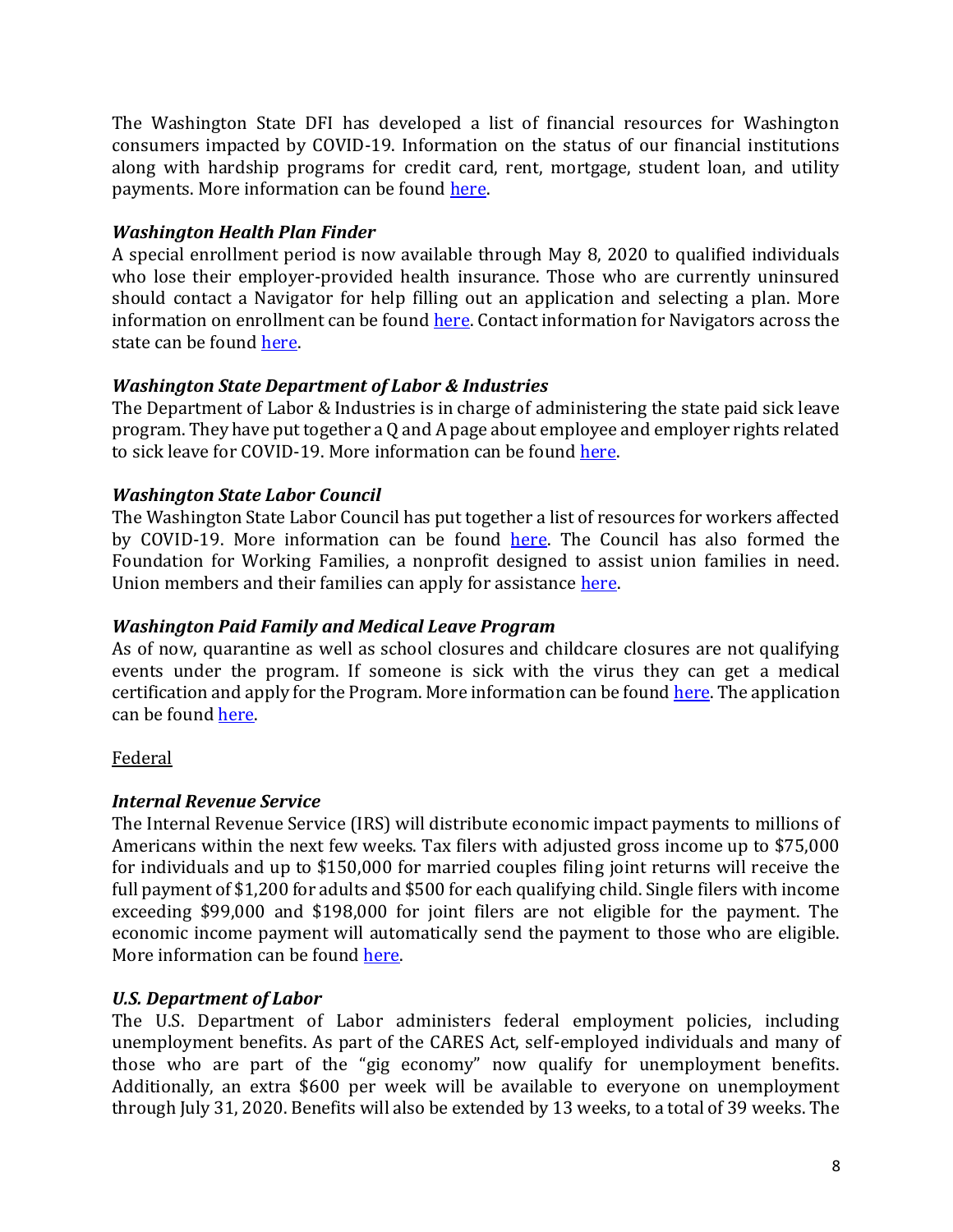Department of Labor has not provided additional guidance on the additional unemployment benefits yet; this page will be updated when additional guidance is available. The Employment Security Department administers unemployment benefits in Washington and will be working closely with the Department of Labor to ensure people receive the benefits due to them under the CARES Act. More information can be found [here.](https://esd.wa.gov/newsroom/covid-19#stimulus)

## **Resources for Nonprofits/Arts/Cultural Organizations**

## **Seattle**

# *Seattle Sounders FC*

The Seattle Sounders FC soccer team has created a fund to help workers, small business owners, and nonprofits that are located in the SoDo, Pioneer Square and Chinatown-International District neighborhoods of Seattle. The fund is intended to support a range of needs from groceries to rent assistance. Further information for those interested in applying for a grant from the fund will be posted soon. This post will be updated when that information becomes available. More information can be found [here.](SoundersFC.com/COVID-19/ReliefFund) Those interested in donating to the fund can do so [here.](https://secure.givelively.org/donate/rave-foundation/seattle-sounders-fc-relief-fund)

# *Seattle Artists Relief Fund*

A fund has been set up for individual artists who live in the greater Seattle area who have been impacted by COVID-19. This fund is focused on individual gig workers who need immediate assistance. More information can be found [here.](https://www.gofundme.com/f/for-artists?utm_medium=copy_link&utm_source=customer&utm_campaign=p_lico+share-sheet) Application can be found [here.](https://www.surveymonkey.com/r/LHJNLQV)

*All In Seattle –* A group of Seattle business leaders and community leaders created All In Seattle, which is raising money to give as grants to local nonprofits who can deliver it to those most in need. Over \$30 million has already been raised. Its website has a list of the nonprofits the fund will be directly supporting. More information can be found [here.](https://allinseattle.org/) Those interested in donating directly to the nonprofits affiliated with All In Seattle can do so [here.](https://allinseattle.org/donate)

# *Seattle Foundation COVID-19 Response Fund*

The Seattle Foundation has established a [COVID-19 Response Fund,](https://www.seattlefoundation.org/communityimpact/civic-leadership/covid-19-response-fund) which will provide grants to nonprofit organizations that work with communities disproportionately impacted by COVID-19, including residents without health insurance and/or access to sick days, residents with limited English language proficiency, healthcare and gig economy workers, and communities of color. There is no formal application process at this time. More information can be found [here.](https://www.seattlefoundation.org/communityimpact/civic-leadership/covid-19-response-fund)

# *City of Seattle Arts Recovery Package*

The package includes \$100,000 in immediate relief for artists and creative workers impacted by COVID-19, with \$50,000 going to the Seattle Artist Relief Fund and \$50,000 going to the Artist Trust's COVID-19 Artist Relief Fund. Additionally, the City will invest \$1 million in arts and cultural organizations through the new Arts Stabilization Fund. Funds will be distributed to arts and cultural organizations through the Seattle Office of Arts & Culture's grant programs. More information can be found [here.](https://durkan.seattle.gov/2020/03/mayor-durkan-announces-initial-1-1-million-arts-recovery-package-to-support-creative-workers-and-arts-and-cultural-organizations-impacted-by-covid-19/)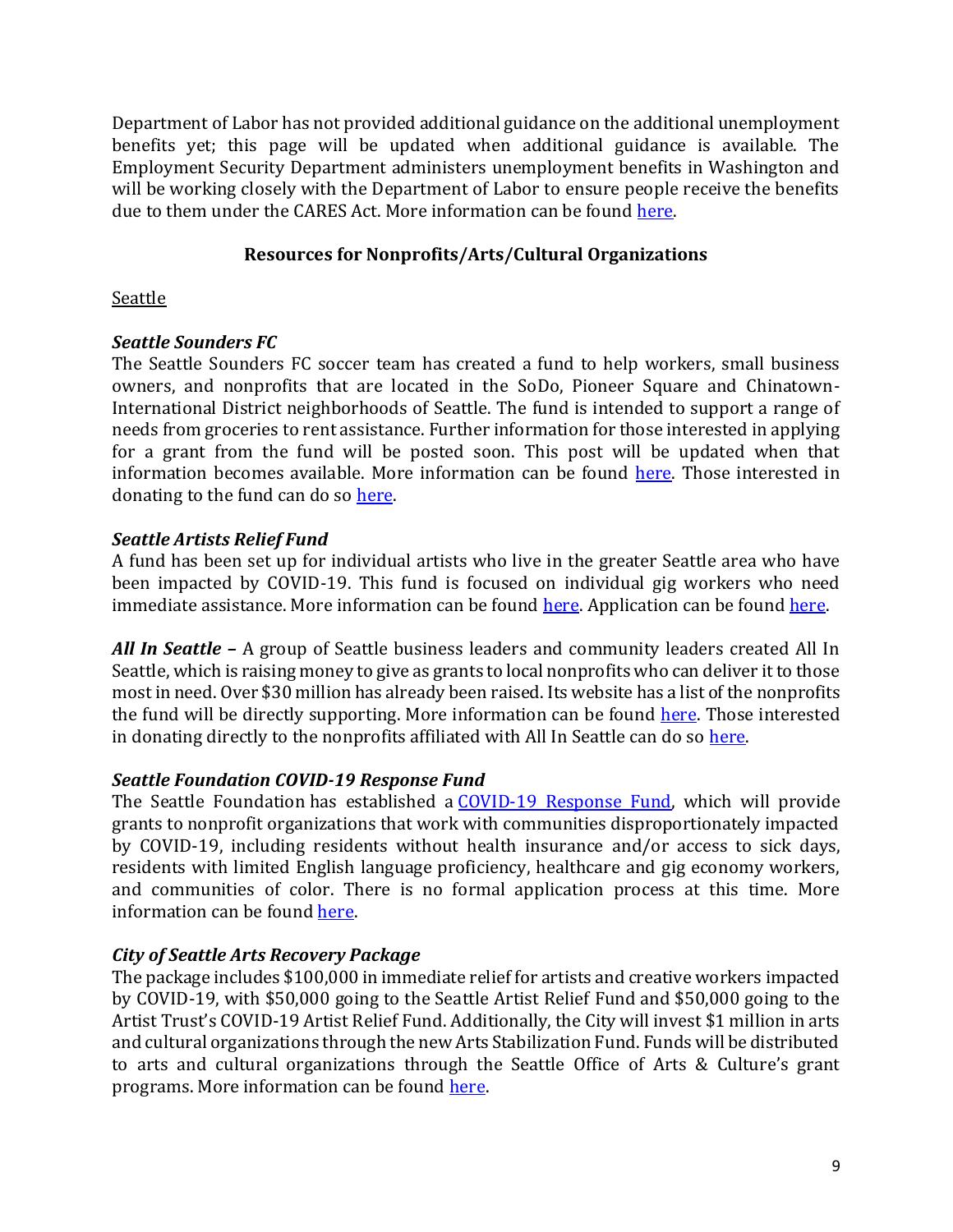### *City of Seattle Office of Arts & Culture*

The Office of Arts & Culture has created a list of resources for artists and organizations amid COVID-19 that includes links and information grants, upcoming webinars, assistance programs, virtual cultural experiences, and upcoming webinars. The list can be found [here.](https://docs.google.com/spreadsheets/d/19dm4e1q8bVIQl44YJFcO057HL_fmSWxI/edit#gid=221730633)

#### Puget Sound

#### *Community Foundation of Snohomish County*

The Community Foundation of Snohomish County has created a Coronavirus Response Fund to rapidly deploy resources to the frontlines of the COVID-19 outbreak in Snohomish County. The Fund has raised over \$1 million from philanthropic, government and business organizations as well as individuals. There is no application process for the Fund; grants are administered in consultation with community partners and given to local community nonprofits. Those interested in donating to the Fund can do s[o here.](https://cfsc.fcsuite.com/erp/donate/create?funit_id=1363)

#### *Pierce County Connected Fund*

United Way of Pierce County and Greater Tacoma Community Foundation have partnered for an aligned philanthropic response to COVID-19-related community needs. The Fund supports tribal, local governments, school districts, and nonprofit organizations providing services to address urgent needs and the disruption of basic human services to Pierce County's most vulnerable populations. More information can be found [here.](https://www.gtcf.org/initiatives/pierce-county-connected/) Those wishing to donate to the Fund can do so [here.](https://ssl.charityweb.net/uwpc/COVID19.htm) Application can be found [here.](https://www.grantinterface.com/Home/Logon?urlkey=gtcf)

#### *City of Bellevue Business/Nonprofit Resources*

The City of Bellevue has put together a list of resources for businesses and nonprofits related to the impact of COVID-19. It includes regional and nationwide resources for cultural organizations and artists. More information can be found [here.](https://bellevuewa.gov/city-government/departments/city-managers-office/communications/emergencies/covid-19/business-resources)

#### *King County Office of Equity and Social Justice COVID-19 Community Response Fund*

King County has dedicated \$1 million for the Office of Equity and Social Justice to provide flexible resources for engagement and outreach to populations on the frontlines of the outbreak. Grants of up to \$25,000 will be awarded to community-based organizations serving impacted communities. More information can be found [here.](https://www.kingcounty.gov/~/media/elected/executive/equity-social-justice/2020/COVID-19/KC-COVID-19-Community-Response-Fund.ashx?la=en) Application can be foun[d here.](https://www.kingcounty.gov/~/media/elected/executive/equity-social-justice/2020/COVID-19/KC-COVI-19-Community-Response-Fund-ApplicationForm2.ashx?la=en)

#### **Spokane**

## *United Way COVID-19 Community Response*

United Way of Spokane County has created a portal that matches potential volunteers with organizations seeking donations and volunteer opportunities in the Spokane area. More information can be found [here.](https://www.volunteerspokane.org/need/?s=1&need_init_id=2945)

#### Bellingham

#### *Whatcom Community Foundation*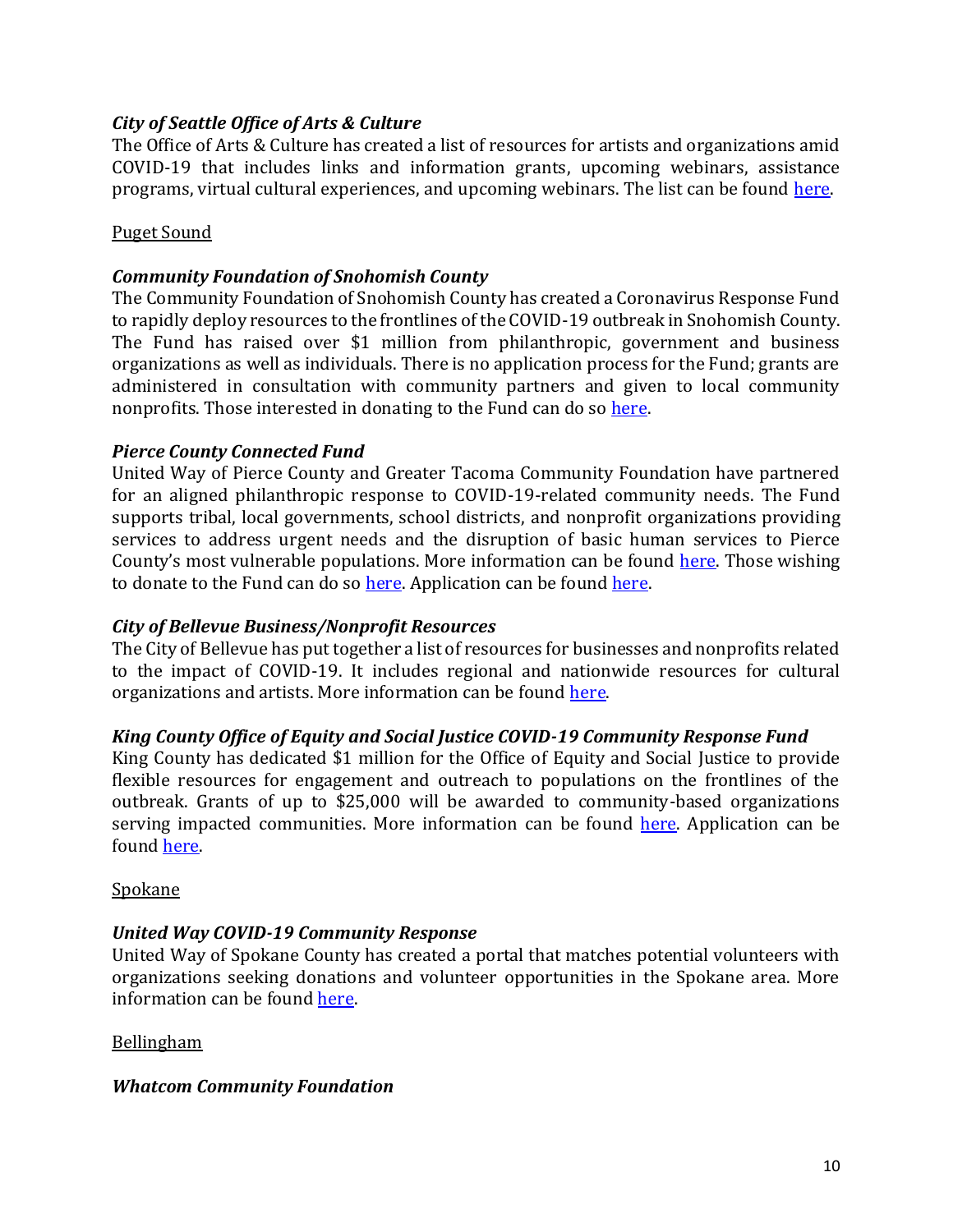The Whatcom Community Foundation is working closely with regional partners to anticipate and monitor local needs, both short term and long term. The Foundation has created a Resilience Fund to help anyone and everyone – individuals, families, nonprofits, and business – recover from the COVID-19 crisis. More information on donating to the fund can be foun[d here.](https://wcf.fcsuite.com/erp/donate/create?funit_id=1455)

#### Southwest Washington

#### *Community Foundation for Southwest Washington*

The Community Foundation of Southwest Washington has created a SW Washington COVID Response Fund, a collaborative, community response to support local Southwest Washington nonprofits and communities impacted by COVID-19. The Community Foundation is managing the fund, which will provide flexible financial support to nonprofit partners across the region who are responding to increasing needs as a result of COVID-19. Information for nonprofits interested in applying can be found [here.](https://www.cfsww.org/nonprofits/sw-washington-covid-response-fund/) Those interested in donating to the fund can do so [here.](https://www.cfsww.org/donate/?selected_fund=13018)

#### *Grantmakers of Oregon and Southwest Washington*

Grantmakers of Oregon and Southwest Washington has the latest information and ideas for nonprofits to support the region's collective response to COVID-19. Grantmakers has put together a resource list of philanthropies and foundations who are offering support to nonprofit partners. They are also offering weekly teleconference calls every Tuesday to share information and work with their members to address the crisis. Many of the foundations are offering support to nonprofit partners in Southwest Washington. More information can be found [here](https://gosw.org/covid19/) .

#### Washington State

#### *Artist Trust Relief Fund*

Artist Trust is a statewide organization dedicated to supporting and encouraging artists working in disciplines to enrich community life throughout Washington State. It has created a COVID-19 Relief Fund to provide grants for Washington artists of all disciplines impacted by the virus. Applications are accepted on a rolling basis and selected weekly. Grants range from \$500-\$5,000 based on artists' needs. More information can be found [here.](https://artisttrust.org/covid-19-response/) Those interesting in donating to the Fund can do so [here.](https://artisttrust.org/donate/) Application can be found [here.](https://artisttrust.submittable.com/submit) 

#### *Philanthropy Northwest*

Philanthropy Northwest has an excellent resource list of emergency response funds set up by community foundations across the state. More information and the list of Funds can be found **[here](https://philanthropynw.org/news/philanthropy-northwests-response-covid-19-outbreak).** They will also host a "virtual conversation" on the Northwest's Funding Response to COVID-19 every Friday from 10-11 a.m. PT. Those interested in participating in the conversation can register [here.](https://philanthropynw.org/events)